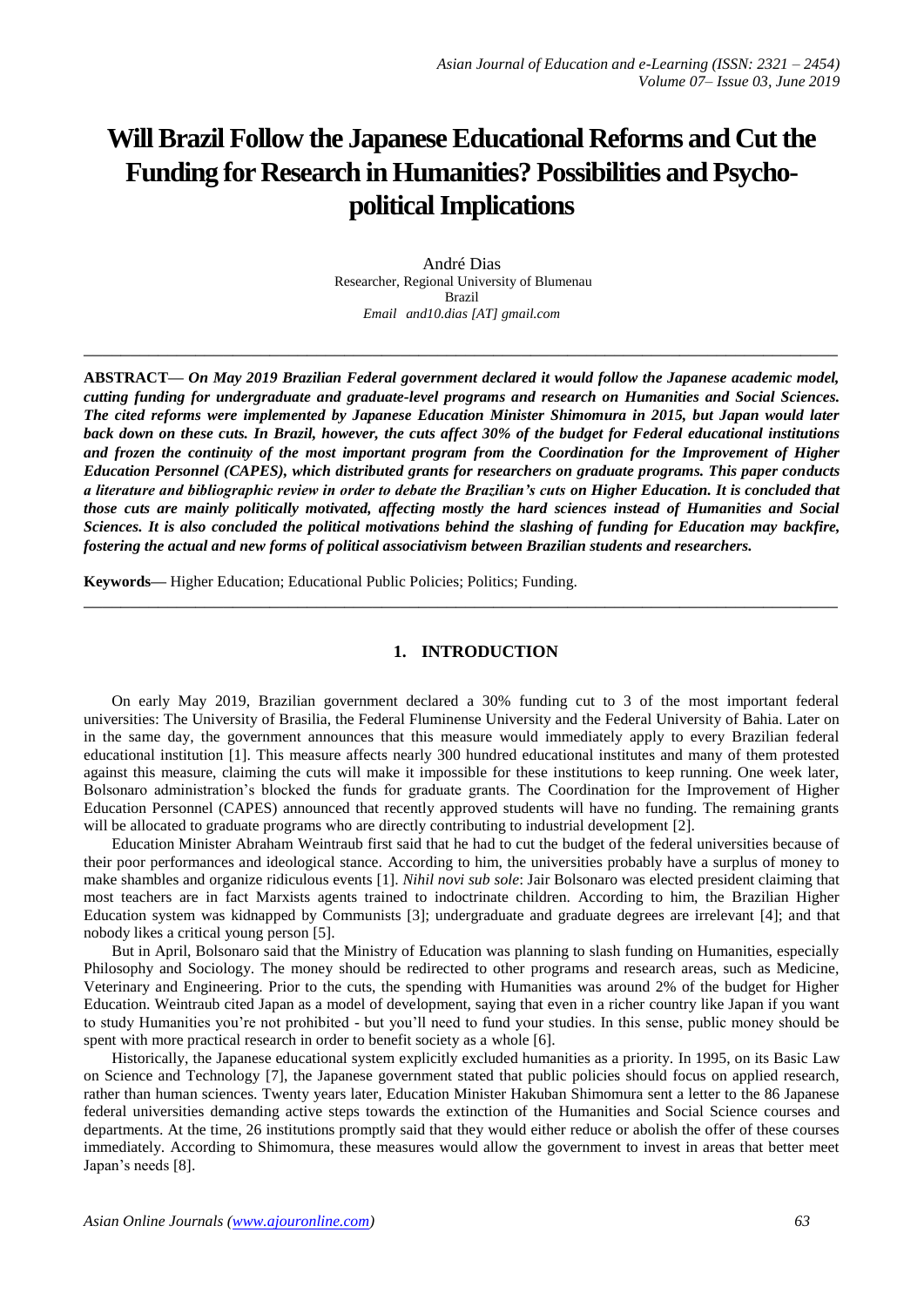This paper aims to debate the comparison between the Japanese Education Minister Shimomura politics to enforce the dawn of light sciences and Brazilian Education Minister Weintraub to slash the budget for Higher Education, especially on Humanities. This debate takes in consideration some of the possible outcomes of these cuts in Brazil, especially some of the psycho-political results such as the political consciousness of the population about educational matters and possibilities for new forms of students' activism. For such task, a literature review was conducted in order to provide enough data to analyze both Japanese and Brazilian scenarios. Some news published on journals were also used to illustrate the facts, mostly because the debated events are still very recent and there aren't many published academic papers about this subject.

### **2. THE JAPANESE MODEL: ARE THERE SCIENCES WITHOUT HUMANITIES?**

Japan is internationally known for its scientific and economic development, and their plans for education are ambitious: in 10 years, Japan wants at least 10 of its universities in the top 100 world universities rankings [9]. It is assumed that Japan achieved this stage by getting to a point of universal access to Higher Education. According to the Japanese Ministry of Education, Culture, Sports, Science and Technology (MEXT) [10], when we consider universities, specialized schools, junior and technological colleges the percentage of 18-year-old Japanese enrolled are over 70%. In 2011, there were over 3,2 million students enrolled in 1224 universities and colleges in Japan: 385 thousand of these students were studying Humanities and 879 thousand were studying Social Sciences. Most of these students were enrolled at private institutions of Higher Education.

Under the Abe administration, Japan took many measures to improve GDP growth to fight a financial crisis and to expand its political influence internationally with actions like the creation of the Cool Japan Fund [11], devoted to promoting Japanese lifestyle around the globe in order to expand the demand for Japanese goods. These are part of the Japan Revitalization Strategy, a set of very straightforward measures usually known as Abenomics. In the educational field, these measures are related to the internationalization of the Higher Education linked with industrial needs [9].

It must be remembered that the government spending in Higher Education is declining since 2000 [12], especially after the economic stagnation in the 90's, known as Japan's lost decade [13]. Hence 1995 Japan stated on its Basic Law on Science and Technology [7] that it would focus the Higher Education funding on hard sciences. When the crisis has come, humanities departments suffered, and the situation was aggravated by the cuts on the funding of humanities and social sciences planned by Education Minister Hakuban Shimomura [8]. Many attributed the action to the right-wing views of the Abe administration, saying that the government was following a path to dismantle intellectual political resistance. Japan would later drawback on the Humanities and Social Sciences cuts under the argument that these disciplines should be blended with practical and theoretical aspects of technological development, as for example ethics and logical thinking [14].<br>2,500  $\Gamma$ 



Graphic 1: Japanese government spending on Higher Education (1960-2015) in billion yen [12]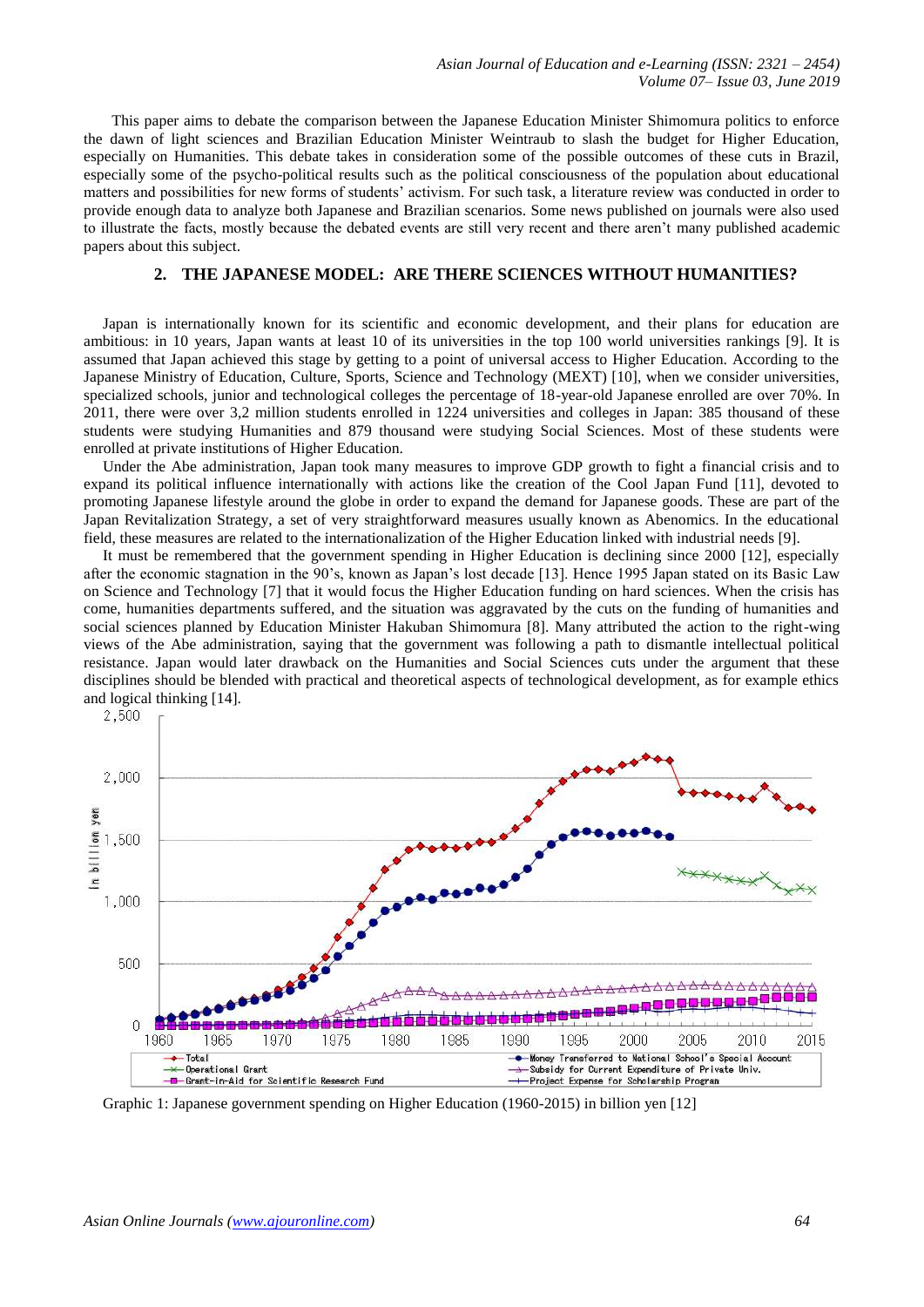#### **3. THE BRAZILIAN SCENARIO: ARE THERE HUMANITIES WITHOUT SCIENCES?**

As previously mentioned, Brazil recently suffered a huge shift in its educational policies. After two mandates of Fernando Henrique Cardoso (FHC) from 1995 to 2002, the educational scenario in Brazil saw the expansion of private institutions of Higher Education, many of which were from international groups of shareholders and offered low-quality services. The public education was underfunded and suffered many vetoes from the Federal government under FHC's administration. During the following government, the Worker's Party Lula administration's (2003-2010), there was a huge increase in public spending, especially social programs. Lula boosted the growth of both the private and the public education with national programs to fund students to Higher Education, especially the poorest. The public education grew under a program named REUNI, which aimed to expand and decentralize Federal universities and institutes [15].

Lula was followed in the presidency by his Minister of Mines and Energy Dilma Rousseff, a friend from the Worker's Party and the first Brazilian women elected president. Dilma followed Lula's policies on Higher Education, continuing the expansion of the public system of Federal institutions. She was elected in 2011 and reelected in 2015. In 2013 she passed a law to destinate 75% of the royalties on the recently found oil fields known as "pré-sal" to education and healthcare [16]. Dilma was removed from office in 2016 after a white coup d'état [17]. She was followed by the vicepresident Michel Temer until 2018. In 2019, the far-right candidate Jair Bolsonaro was elected by a thin margin. The "pré-sal" oil reserves were sold between 2018 and 2019 by Temer and Bolsonaro [18].

Bolsonaro's educational cuts were based on the idea that Humanities and Social Sciences courses are just some kind of leftist political think tanks. His administration continuously claimed that Brazilian education was destroyed by cultural Marxism and so Brazil should follow Japan's model of education and prioritize hard sciences. Problem is: Brazilian spending on Philosophy and Sociology represents only 2% of the public spending on undergraduate courses, 2,5% of the graduate programs, and received only 1,4% of CAPES grants for graduate-level research [19]. Even worse, the generalized cuts are even higher than 30% in more than half of the Federal universities, affecting mostly the hard sciences labs and basic maintenance budget [20].



Graphic 2: Brazilian government spending on Higher Education (2014-2019) in billion reais [24]

The measure sparked many manifestations around the country. Protests were held in at least 200 cities against the cuts and many universities and schools struck. Bolsonaro called the protesters "imbeciles" and "useful idiots" [21]. He would later call the protesters "imbeciles" again, stating that the academic autonomy shouldn't be confused with sovereignty [22]. He also imposed a decree taking the autonomy from the Federal universities to elect their deans and high-echelon administrators. The decree foresees the investigation of any previous activity from anyone to fill these and other posts on Federal administration by the Brazilian Intelligence Agency (ABIN) [23].

The government claimed the cuts are a necessary emergency measure in order to contain public spending while facing a huge financial crisis. Blaming the previous administration, the current administration said these cuts will prevent an economic disaster, especially if the Congress rejects the cuts proposed by Bolsonaro to social security. Indeed, Brazil is currently facing a very pessimistic economic scenario: five months after Bolsonaro's victory, its GDP projections are shrinking fast [25]. The opposition claims that these measures against education are not only ideologically influenced, but they are also a way to create political pressure to approve the reforms proposed by the presidency.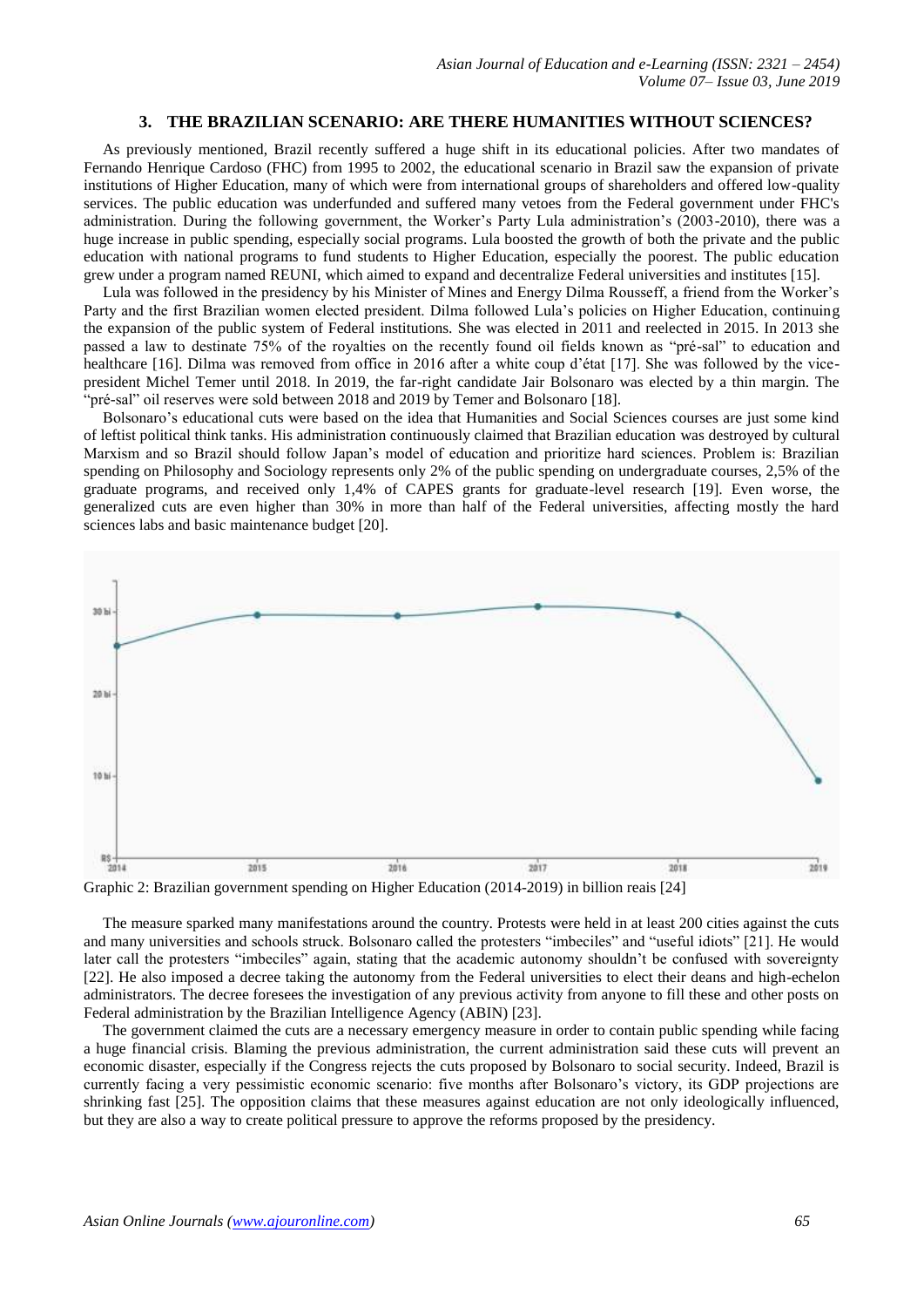#### **4. DISCUSSION: POSSIBILITIES AND PSYCHO-POLITICAL IMPLICATIONS**

The slashing of scientific funding during a financial crisis is far from being something new. Both Japan and Brazil, as previously demonstrated, reduced the budget for education and research when facing economic difficulties. The question here isn't the reduction of funding, but the psycho-political implications of these cuts. When we look closer to these policies, they are clearly related to political control of critical thinking, including measures to reduce free speech, the autonomy of educational institutions and to dismantle students' movements and associations.

#### **4.1 Comparing Brazilian and Japanese Cuts**

The Japanese case is a very particular one, once we found a planned public policy since 1995 to actively reduce the funding for Humanities [7]. Also, one can question the level of autonomy of the Japanese government after World War 2 and how the Abe administration is dealing with the United Statsian interference. Abe's right-wing government could also benefit from the reduction of courses devoted to promoting critical thinking. In this sense, the cuts on Human and Social Sciences could improve political stability and foster the development of new technologies.

When the Brazilian government cited the Japanese model of scientific funding [6], it was giving a clear message about the political use of scientific investment. It is hard to believe that Bolsonaro really thinks the education was taken by Soviet-trained Marxists' teachers [3] but is totally comprehensible that he may perceive the liberal thinking and the educational autonomy as a treat. The budget cut imposed in Brazil will make it impossible for many Federal institutions to survive and the hard sciences will be the most affected with this measure, once they demand more investment in materials and infrastructure.

In this sense, the cuts are nothing like the measures taken by Japan. Besides both governments are aligned with rightwing ideas, Japan focused on hard sciences and research and development of applied technologies. On the other hand, the Brazilian government is cutting the basic discretionary budget of its universities, destroying the public system of Higher Education building during the right-winged Brazilian military regime (1964-1985) [26][27] and expanded during the Worker's Party administration (2002-2016) [15].

#### **4.2 Psycho-political Implications**

Many political interests are entrenched with these recent measures from Bolsonaro's cabinet, but two could be mentioned as key factors to understand this political crisis. First, there is a process to delegitimize the Higher Education institutions, especially the Federal universities. A huge amount of fake news was delivered in order to create an image of the students and professors as Communists, drugs users, criminals, and depraved people who walked naked on campus [28]. The objective of these fake news is to attack and demoralize the political active intellectual class. Such tactics were widely used during Bolsonaro's campaign to the presidency [29][30]. Many initiatives were created in some universities to detect fake news, such as the research programs developed at the Minas Gerais Federal University [31] and by a partnership between the University of São Paulo and São Carlos Federal University [32].

Secondly, there is a huge political effort to reduce and, if possible, to extinct the mechanisms created by the Federal Constitution of 1988 to improve the social conditions of the population. These mechanisms were implemented in order to provide social protection as public policies of social security, social assistance, free universal healthcare, and unemployment insurance [33]. These efforts are often disguised as austerity measures, taken temporally in order to retake the market's confidence. But the real objectives of such measures are to improve production and to cut social spending in order to reduce the amount of taxes paid by the economic elites [34]. Austerity is, in fact, one of the pillars of the neoliberal economic policies [35].

These two interests are the basis of a neoliberal excluding political agenda which is permeated by many authoritarian characteristics. Although Brazil is a democratic country, we must consider that every national State is oligarchic [36]: it has its own elites and these elites are trained and educated differently from the rest of the population, usually attending different educational institutions, independently if the government is democratic or not [37]. The absence of funding for a high-quality public and free educational system open to any citizen is the basis to transform the educational system into a machinery to perpetuate and legitimize a hierarchical subordination to these elites [38]. This legitimization affects the subject on its psychological level [39], making it harder or even impossible for a student from the most deprived layers to access and even to perceive education as a tool for social ascension [38].

Besides the maneuvers to create a bad image of the Federal universities and of its students as rioters among the general population, Brazil may face some huge changes in its students' movements. The country saw some new forms of organization among students in 2016, when almost 1200 schools were occupied by High School students. These students were fighting against the curricular reforms and budget cuts approved by the Federal government at the time. This experience was extremely important to change political awareness among the students about their rights. Some rightwing movements acted against the occupation, mostly the movements funded by the Movimento Brasil Livre, a thinktank backed by the Koch brothers [40].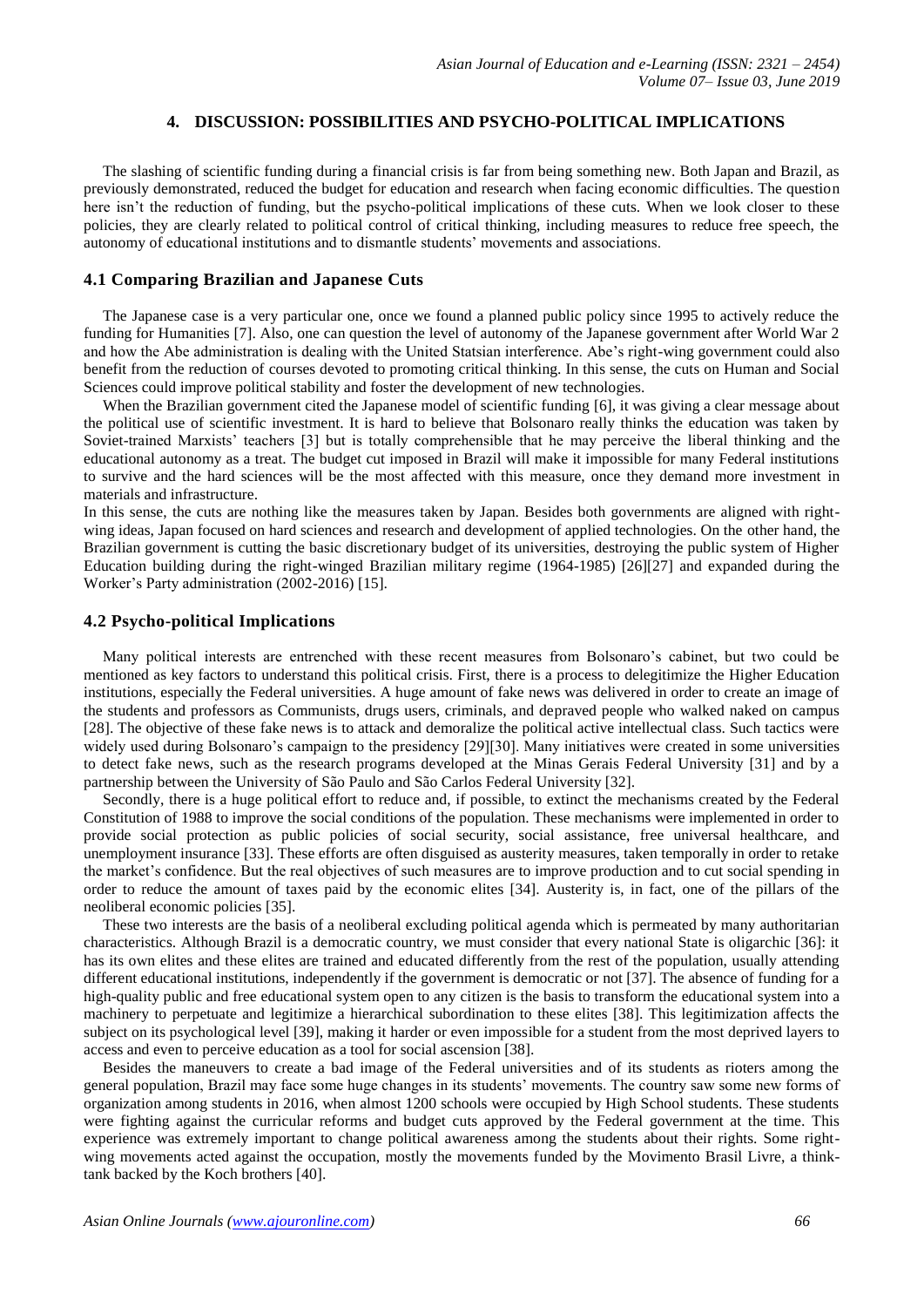This scenario of frequent disputes on the educational field may foster changes among the political consciousness of tertiary students as well. A new protest was announced by the National Students' Unity (UNE) on May 15. The students are planning to start the protests on May 30 [41]. Historically commanding the fight for students' rights in Brazil, the UNE is directly linked with the academic resistance to the Brazilian dictatorship [42][43]. But the current political configurations may also give birth to new students' associations, or even change the face of the UNE and other political organizations, especially the ones linked to Higher education.

Among the general population, the opinions are still divided. Many still support Bolsonaro's agenda, but things might be changing. On May 26, many rallies happened around the country supporting the government's measures. But it seems that they weren't enough to end the political crisis, mainly because Bolsonaro couldn't mobilize enough people on the streets to do so [44]. The presidential popularity is on free fall while disapproval is growing fast and how surpassed the approval ratings [45], especially after the corruption's investigations conducted against Bolsonaro's son, Flavio Bolsonaro [46].

The Education Minister Weintraub made it clear that these measures of cutting the budget for Education are devoted to putting pressure on Congress to approve the reforms on Social Security as Bolsonaro's cabinet wishes [47]. He was later called by Chamber of Deputies on May 15 to give explanations about the funding cuts; he blamed, among other things, the Worker's Party's administration for the political and financial crisis. Among many commentaries, some defended that the cuts were necessary because the money invested by the government on Federal universities was being used to pay male prostitutes for homosexual professors [48]. Together with the manifest signed by a group of 1400 renowned academics [49], this pressure may undermine these measures on medium and long term [50].

# **5. CONCLUSION**

The Brazilian government announced a policy of funding cuts to Federal institutions and to research and development programs, affecting mostly the Higher Education. These cuts are being conducted under the guidance of Education Minister Weintraub, who assumed the ministry after Bolsonaro had his first minister, Ricardo Vélez Rodríguez, fired in April [51]. Besides Weintraub cited Japan as a model to follow in order to cut the funding to Humanities and Social Sciences, these Brazilian policies have nothing to do with the Japanese cuts. Japanese spending on Higher Education was never reduced in the same proportion as Brazil is doing right now. Also, Japan scaled down the cuts on Humanities and Social Sciences, while in Brazil the funding cuts will hit the hard sciences directly, once the funding for Humanities was already diminished.

Many political motives are behind these policies, as for example targeting Education in order to pressure the approval of Bolsonaro's reforms to cut spending on Social Security. Another example is the ideological opposition held by the current presidency against intellectuals and universities. Allegedly, the Federal universities are centers for Marxist indoctrination. But Historically, they were a key factor to generate resistance against the Brazilian military dictatorship, which is highly praised by Bolsonaro and his followers, to the point he mentioned it on 25% of his discourses when he served as a deputy [52].

This scenario may cause some structural changes to student's movements and organizations around the country, once we can find some new challenges to be faced. The UNE is still the reference to guide many of these changes, but some movements are not involved with the Union and may generate new ways of student's organization. Even the political consciousness of the general population may change: Educational matters could be something valuable and directly related to political affairs. In the last instance, the cuts can be perceived as a call to action and a possibility to organize political resistance to fight for access and the quality of Brazilian Higher Education.

#### **6. REFERENCES**

- [1] Luiza Tenente, Patrícia Figueiredo, "Entenda o Corte de Verbas das Universidades Federais e Saiba Como São os Orçamentos das 10 Maiores", G1, May 15, 2019.
- [2] CAPES, Ofício Circular n° 1/2019-GAB/PR/CAPES: Recolhimento de Bolsas Não Utilizadas, Brasília, May 8, 2019.
- [3] Talita Fernandes, "Bolsonaro diz que Combate ao Marxismo vai Melhorar Desempenho na Educação, Folha de São Paulo, Dec. 31, 2018.
- [4] Ricardo Rigel, "Profissionais Contestam Afirmação de Bolsonaro de que Técnico de Refrigeração Pode Ganhar Mais de R\$ 12 Mil", Extra, Aug. 30, 2018.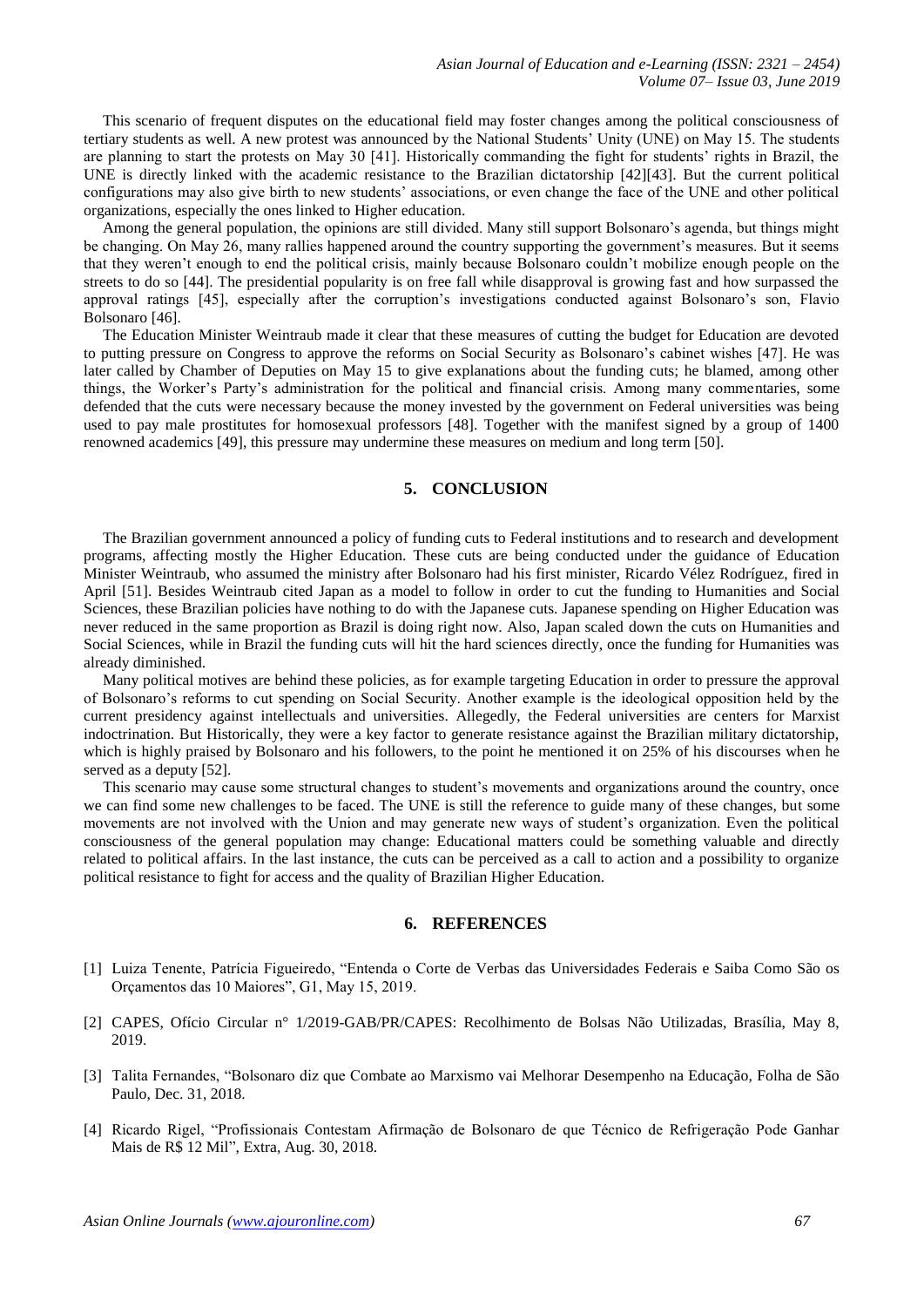- [5] Lucas Rezende, "Ninguém Quer Saber de Jovem com Senso Crítico, diz Bolsonaro em Vitória", Folha de São Paulo, Jul. 31, 2018.
- [6] Helena Borges, Bolsonaro Defende Cortes em Cursos de Humanas e diz que Dinheiro do Contribuinte Deve ir para 'Leitura, Escrita e Fazer Conta', O Globo, Apr. 26, 2019.
- [7] Japanese Cabinet Office, Law n. 130 of 1995, November 15, 1995 The Science and Technology Basic Law, 1995.
- [8] Jack Grove, "Social Sciences and Humanities Faculties 'to Close' in Japan After Ministerial Intervention", Times Higher Education, Sep. 14, 2015.
- [9] Prime Minister Office of Japan, "Japan Revitalization Strategy", 2014.
- [10]MEXT, "Higher Education in Japan", 2012.
- [11]Japanese Cabinet Office, Act n. 51 of Jun. 19, 2013 Act on Cool Japan Fund, Inc., 2013.
- [12]Research Institute for Higher Education at Hiroshima University, "Government Expenditure for Higher Education", Statistics of Higher Education, Hiroshima University, 2019.
- [13]Masazumi Wakatabe, "Turning Japanese? Lessons from Japan's Lost Decade to the Current Crisis", Center on Japanese Economy and Business Working Papers at Columbia University, n. 309, 2013.
- [14]Helena Borges, "Japão Vai Voltar Atrás em Política Educacional Citada Como Referência por Governo Bolsonaro", O Globo, Apr. 26, 2019.
- [15]Vilmar Aguiar, "Um Balanço das Políticas do Governo Lula para a Educação Superior: Continuidade e ruptura", Revista de Sociologia e Política, v. 24, n. 57, p. 113-126, 2016.
- [16]República Federativa do Brasil, "Sancionada a Lei que Destina Royalties do Petróleo para Saúde e Educação", Brazilian Government, Sep. 09, 2013
- [17]Ivana Jinkings, Kim Doria, Murilo Cleto, Por Que Gritamos Golpe? Para entender o impeachment e a crise política no Brasil, Boitempo, Brazil, 2016.
- [18]Daniel Silveira, Alba Valéria Mendonça, "Quatro Áreas de Pré-sal são Leiloadas pelo Governo com Ágio de 170,58%; Veja Resultados", G1, Sep. 28, 2018.
- [19]Paulo Saldaña, Estêvão Gamba, "Proposta de Cortar Verba de Cursos de Humanas Tem Pouco Peso Prático", Folha de São Paulo, Apr. 27, 2019.
- [20]Paulo Saldaña, "Corte é Maior do que 30% do Orçamento Livre em Mais da Metade das Federais", Folha de São Paulo, May 08, 2019.
- [21]G1, "Protestos e Paralisações Contra Cortes na Educação Ocorrem em Todos os Estados e no DF", G1, May 12, 2019.
- [22]O Globo, "Bolsonaro Chama Manifestantes pela Educação de 'Pessoalzinho'", O Globo, May 18, 2019.
- [23]Diário Oficial da União, Decreto n. 9.794 de Maio de 2019 Dispõe sobre os atos de nomeação e de designação para cargos em comissão e funções de confiança de competência originária do Presidente da República e institui o Sistema Integrado de Nomeações e Consultas – Sinc no âmbito da administração pública federal, n. 92, May 15, 2019.
- [24]Controladoria-geral da União, "Educação", Portal da Transparência, 2019.
- [25]Banco Central do Brasil, "Expectativas de Mercado", Relatório de Mercado Focus, 2019.
- [26]Edson Martin, Paulino José Orso, "A Expansão do Ensino Superior no Contexto do Regime Militar: Seus desdobramentos no oeste paranaense", In Proceeding of the VII Seminário Nacional de Estudos e Pesquisas, 2006.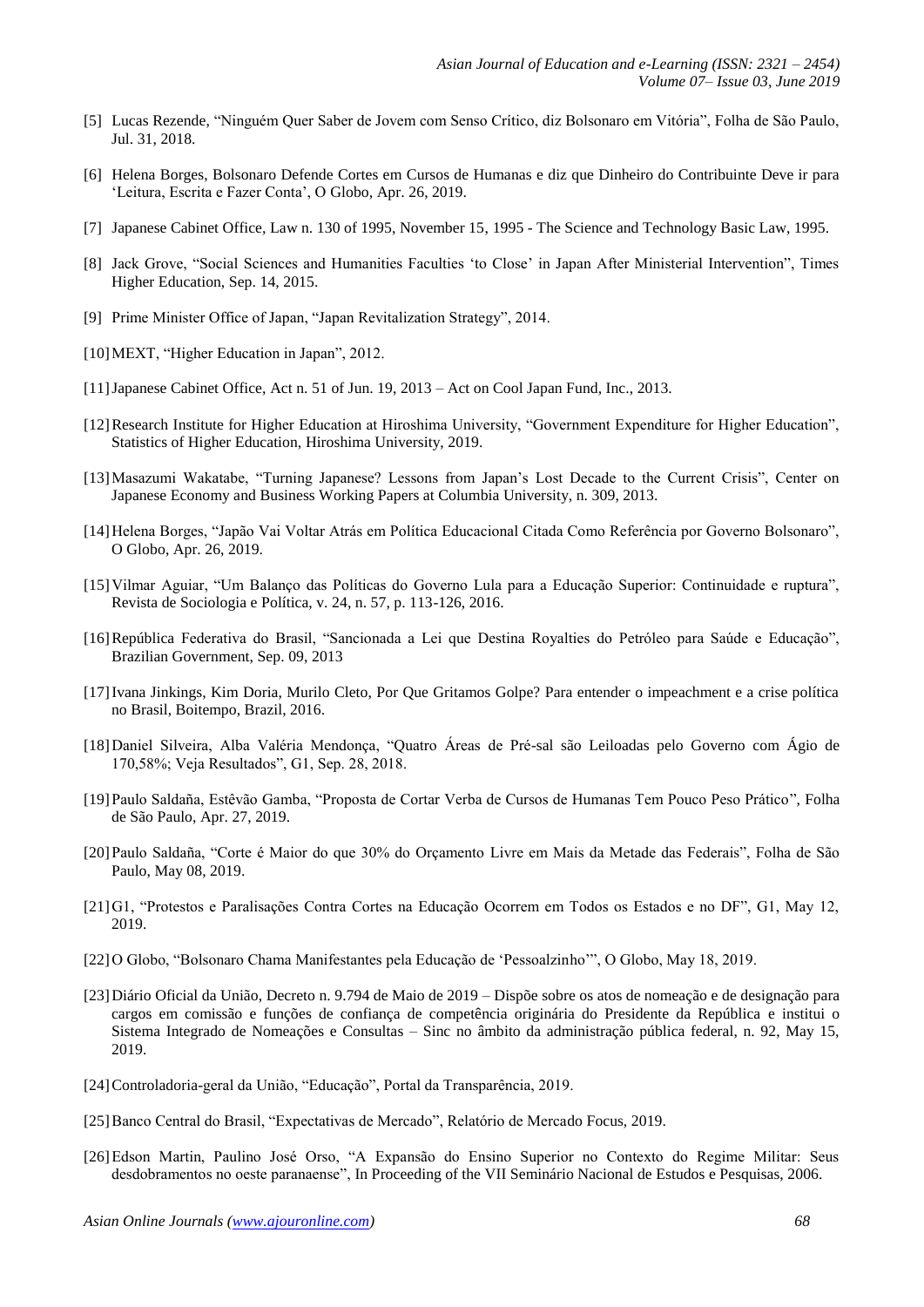- [27]Rodrigo Patto Sá Motta, "As Universidades e o Regime Militar", Zahar, Brazil, 2014.
- [28]G1, "É fake que Foto Mostra Estudantes Nus Fazendo Manifestação Dentro de Universidade", G1, May 20, 2019.
- [29]Cristina Tardáguila, Fabrício Benvenuto, Pablo Ortellado, "Fake News is Poisoning Brazilian Politics. WhatsApp Can Stop It", The New York Times, Oct. 17, 2018.
- [30]Ed Bracho-Polanco, "How Jair Bolsonaro Used 'Fake News' to Win Power", The Conversation, Jan. 08, 2019.
- [31]Júlia Calasans, "Universidades e Fake News: Estudiosos analisam fenômeno", Minas Gerais Federal University, May 17, 2019.
- [32]Denise Cassati, "Ferramenta para Detectar Fake News é Desenvolvida pela USP e UFSCar", ICMC USP, Oct. 15, 2018.
- [33]Guilherme Delgado, Luciana Jaccoud, Roberto Passos Nogueira, "Seguridade Social: Redefinindo o Alcance de Cidadania", Políticas Sociais: Acompanhamento e Análise, IPEA, Brazil, 2000.
- [34]Esther Solano Gallego, "O Ódio Como Política: A reinvenção das direitas no Brasil", Boitempo, Brazil, 2018.
- [35]Nick Anstead, "The Idea of Austerity in British Politics, 2003-2013", Political Studies, v. 66, n. 2, 2017.
- [36]Raymond Aron, Démocratie et Totalitarisme, Gallimard, France, 1965.
- [37]Jacques Rancière, La Haine de la Democratie, La Fabrique, France, 2005.
- [38]István Mészaros, A Educação Para Além do Capital, Boitempo, Brazil, 2005.
- [39]Alessandra dos Santos Oliveira, Ana Mercês Bahia Bock, "Escolha do Curso por Prounistas: Estudando a dimensão subjetiva da desigualdade", Psicologia Escolar e Educacional, v. 20, n. 2, 2016.
- [40]Aldimara Catarina Delabona Brito Boutin, Simone de Fátima Flach, "O Movimento de Ocupação de Escolas Públicas e suas Contribuições para a Emancipação Humana", Inter-ação, v. 42, n. 2, 2017.
- [41]Angela Pinho, "Une Convoca Novo Megaprostesto Contra Cortes na Educação para o dia 30", Folha de São Paulo, May 15, 2019.
- [42]Ann Mische, "De Estudantes a Cidadãos: Redes de jovens e participação política", Revista Brasileira de Educação, n. 5, 1997.
- [43]Ricardo Antunes, Marcelo Ridenti, "Operários e Estudantes Contra a Ditadura: 1968 no Brasil", Mediações, v. 12, n. 2, 2007.
- [44]Mariana Schreiber, "Manifestações Não Foram Grandes o Suficiente para Bolsonaro Vencer Crise, Avaliam Analistas Políticos", BBC NEWS BRASIL, May 26, 2019.
- [45]Flavia Marreiro, "Desaprovação do Governo Bolsonaro Supera Aprovação pela Primeira Vez, Mostra Pesquisa do Atlas Político", El País, May 21, 2019.
- [46]Fabio Leite, Marcelo Godoy, "Investigação Sobre Flávio Bolsonaro Alcança 37 Imóveis", Estadão, May 26, 2019.
- [47]Globo News, "Ministro Admite Liberar Verbas para Educação se Reforma da Previdência for Aprovada", May 07, 2019.
- [48]Alessandra Azevedo, Maria Eduarda Cardim, Bernardo Bittar, "Ao Vivo: Ministro é Sabatinado por Deputados Sobre Cortes na Educação", Correio Braziliense, May 15, 2019.
- [49]L'Internationale du Genre, "Liste des Signataires Contre le Projet de Jair Bolsonaro de Supprimer les Subventions Publiques Destinées Aux Études de Sociologie et de Philosophie", Le Monde, May 6, 2019.